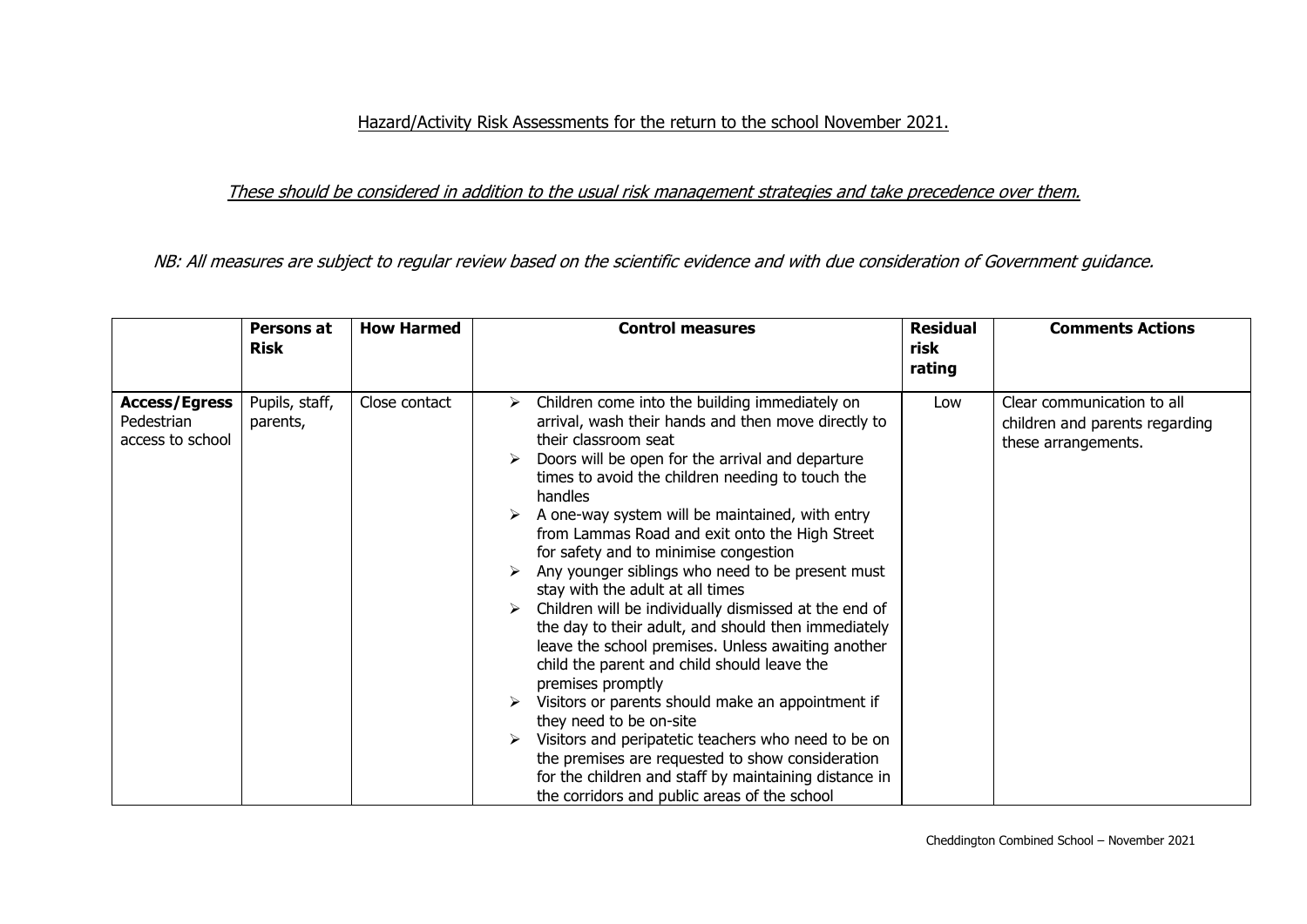|                                                                                                               | Persons at<br><b>Risk</b> | <b>How Harmed</b>                    | <b>Control measures</b>                                                                                                                                                                                                                                                                                                                                                                                                                                                                                                           | <b>Residual</b><br>risk | <b>Comments Actions</b>                                                             |
|---------------------------------------------------------------------------------------------------------------|---------------------------|--------------------------------------|-----------------------------------------------------------------------------------------------------------------------------------------------------------------------------------------------------------------------------------------------------------------------------------------------------------------------------------------------------------------------------------------------------------------------------------------------------------------------------------------------------------------------------------|-------------------------|-------------------------------------------------------------------------------------|
|                                                                                                               |                           |                                      |                                                                                                                                                                                                                                                                                                                                                                                                                                                                                                                                   | rating                  |                                                                                     |
|                                                                                                               |                           |                                      | Any queries from parents during the school day<br>➤<br>should be emailed to the office, headed APPLE,<br>unless it is an emergency when a phone call should<br>be made<br>Older pupils who would usually walk home alone<br>≻<br>will be dismissed as usual and follow the one-way<br>system                                                                                                                                                                                                                                      |                         |                                                                                     |
| <b>Play</b><br>equipment,<br>adventure<br>and fitness<br>equipment,<br>bark area and<br>forest school<br>area | Pupils, staff             | Contact and<br>transmission          | The fixed play equipment will be allowed to be<br>➤<br>used by the children on a rota basis.<br>Small play equipment will available to be used by<br>YR and Y1 at lunchtime. This will be kept under<br>review for other year groups.                                                                                                                                                                                                                                                                                             | Low                     | Clear communication to all<br>children regarding these<br>arrangements.             |
| <b>Catering</b>                                                                                               | Pupils                    | Contact and<br>transmission          | Children receiving school lunches will be provided<br>$\blacktriangleright$<br>with a hot lunch as ordered<br>Tables will be cleaned between sittings as pre-<br>➤<br>pandemic<br>Children who choose to bring their own lunch will<br>➤<br>place their lunchbox on the trolley, and take any<br>rubbish home for disposal                                                                                                                                                                                                        | Low                     | Clear communication to all<br>children regarding these<br>arrangements.             |
| <b>Classrooms</b>                                                                                             | Pupils, staff             | Close contact<br>and<br>transmission | Classrooms may now be arranged as staff feel is<br>$\blacktriangleright$<br>best for the learning.<br>Children to continue to have allocated seating<br>where this is practicable.<br>Staff may continue wear face shields whilst in<br>school if they wish to offer some protection in light<br>of the new variants of the virus (Face masks are<br>not appropriate as they impede communication<br>with young children. However, some staff may still<br>choose to wear these in class and will explain to<br>the children why) | Low                     | Clear communication to all<br>children and parents regarding<br>these arrangements. |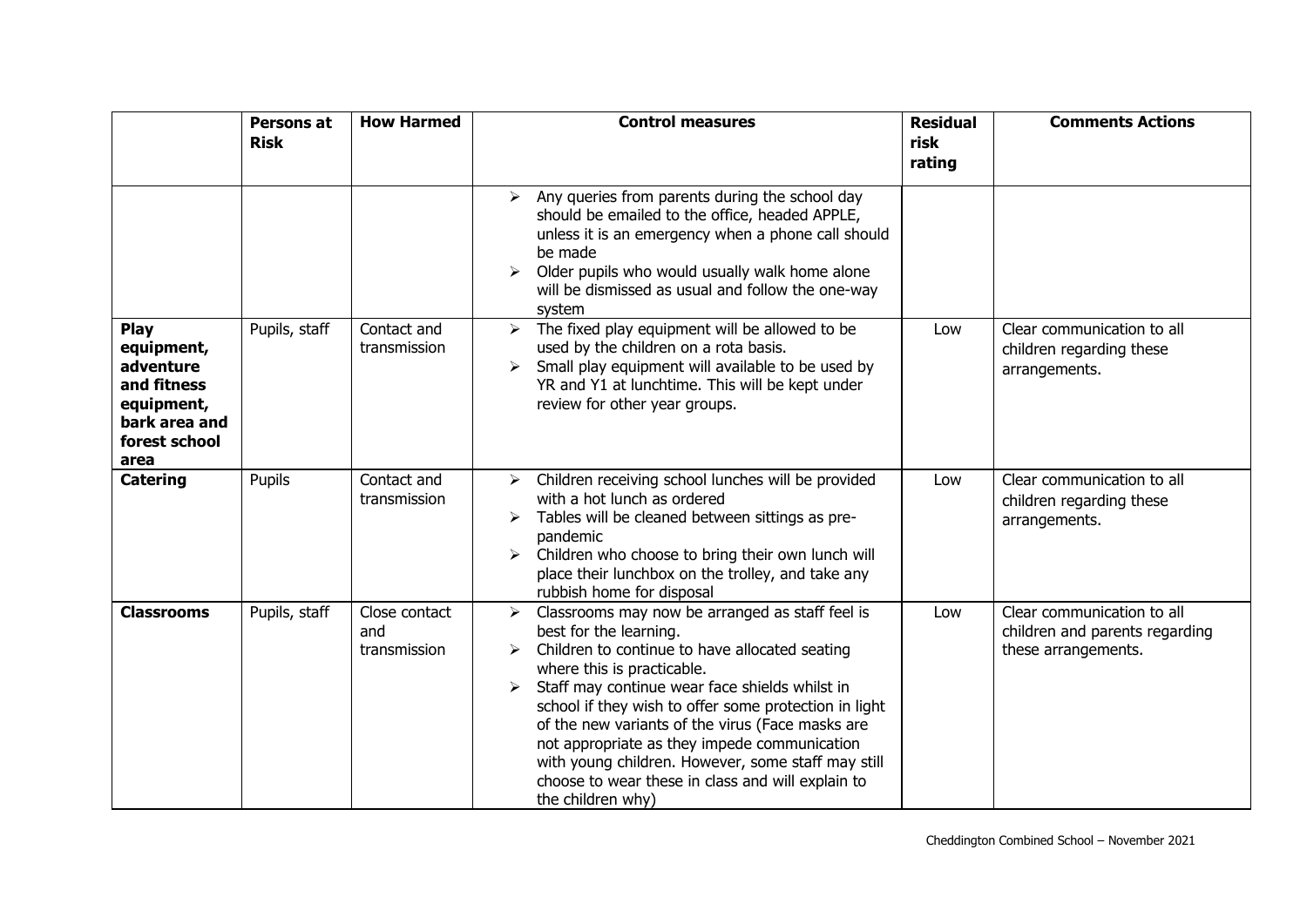|                                  | Persons at                                  | <b>How Harmed</b>                    | <b>Control measures</b>                                                                                                                                                                                                                                                                                                                                                                                                                                                                                                                                                                                                                                                                                                                                                                                                                                                                                 | <b>Residual</b> | <b>Comments Actions</b>                                                             |
|----------------------------------|---------------------------------------------|--------------------------------------|---------------------------------------------------------------------------------------------------------------------------------------------------------------------------------------------------------------------------------------------------------------------------------------------------------------------------------------------------------------------------------------------------------------------------------------------------------------------------------------------------------------------------------------------------------------------------------------------------------------------------------------------------------------------------------------------------------------------------------------------------------------------------------------------------------------------------------------------------------------------------------------------------------|-----------------|-------------------------------------------------------------------------------------|
|                                  | <b>Risk</b>                                 |                                      |                                                                                                                                                                                                                                                                                                                                                                                                                                                                                                                                                                                                                                                                                                                                                                                                                                                                                                         | risk<br>rating  |                                                                                     |
|                                  |                                             |                                      |                                                                                                                                                                                                                                                                                                                                                                                                                                                                                                                                                                                                                                                                                                                                                                                                                                                                                                         |                 |                                                                                     |
|                                  |                                             |                                      | Children in KS2 to bring and use their own<br>$\blacktriangleright$<br>stationery equipment as well as a water bottle<br>(stationery should be in a small pencil case and<br>should remain in school if at all possible). Children<br>in KS1 may now use shared classroom equipment<br>Children to continue to usually remain seated<br>unless moving to a break activity outdoors<br>Carpet time should only be used when essential<br>part of the learning<br>Chairs and desks to be cleaned daily<br>Spillages cleaned up promptly<br>YR and Y1 outdoor classrooms may be used by the<br>class group exclusively<br>All classrooms to be kept well-ventilated with<br>windows open or on open-lock all day depending<br>on the weather. Even in very cold weather one<br>window must be open beyond open-lock<br>Classroom doors to be kept open to avoid touching<br>handles and to aid ventilation |                 |                                                                                     |
| <b>Cloakrooms</b><br>and lockers | Pupils, staff                               | Close contact<br>and<br>transmission | Cloakroom areas and lockers may again be used,<br>≻<br>but the children will be encouraged to be<br>considerate to others and to be patient                                                                                                                                                                                                                                                                                                                                                                                                                                                                                                                                                                                                                                                                                                                                                             | Low             | Clear communication to all<br>children and parents regarding<br>these arrangements. |
| <b>Corridors</b>                 | Pupils, staff,<br>and all adults<br>on site | Close contact<br>and<br>transmission | Children to move in single file on the left-hand side<br>➤<br>of a corridor<br>Lingering in the corridors will not be permitted                                                                                                                                                                                                                                                                                                                                                                                                                                                                                                                                                                                                                                                                                                                                                                         | Low             | Clear communication to all<br>children and parents regarding<br>these arrangements. |
| <b>Curriculum</b>                | Pupils, staff                               | Close contact<br>and<br>transmission | The first priorities will continue to be the emotional<br>≻<br>and mental well-being of the children and their<br>learning<br>Laptops can be shared but must be cleaned<br>between use by different classes                                                                                                                                                                                                                                                                                                                                                                                                                                                                                                                                                                                                                                                                                             | Low             | Clear communication to all<br>children and parents regarding<br>these arrangements. |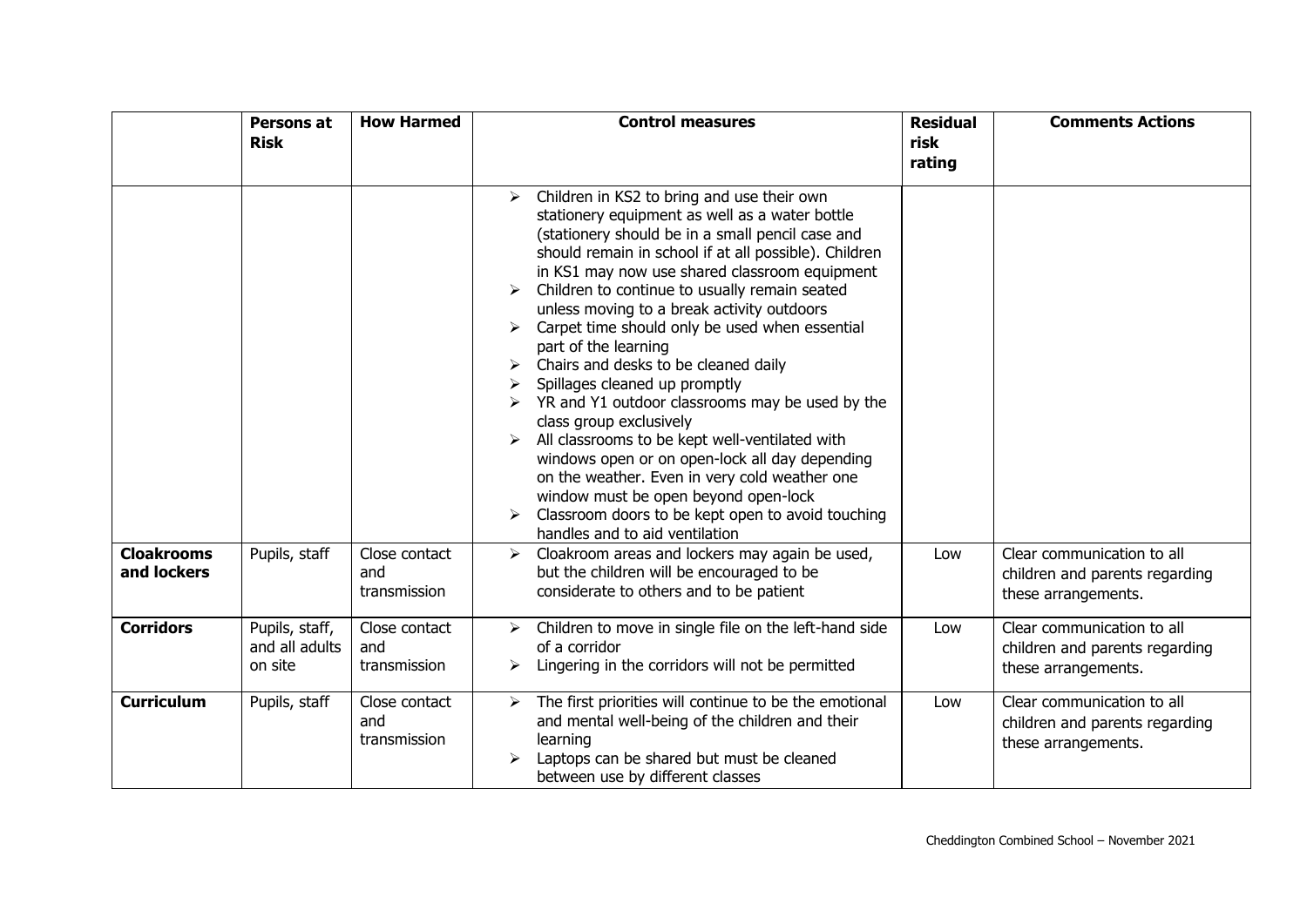|                       | Persons at<br><b>Risk</b> | <b>How Harmed</b>                                           | <b>Control measures</b>                                                                                                                                                                                                                                                                                                                                                                                                                                                                                                                                                                                                                                                                                                                                 | <b>Residual</b><br>risk | <b>Comments Actions</b>                                                             |
|-----------------------|---------------------------|-------------------------------------------------------------|---------------------------------------------------------------------------------------------------------------------------------------------------------------------------------------------------------------------------------------------------------------------------------------------------------------------------------------------------------------------------------------------------------------------------------------------------------------------------------------------------------------------------------------------------------------------------------------------------------------------------------------------------------------------------------------------------------------------------------------------------------|-------------------------|-------------------------------------------------------------------------------------|
|                       |                           |                                                             |                                                                                                                                                                                                                                                                                                                                                                                                                                                                                                                                                                                                                                                                                                                                                         | rating                  |                                                                                     |
|                       |                           |                                                             | Learning at home activities will be offered to those<br>➤<br>children who are advised at any time to remain at<br>home for self-isolation reasons under Covid-19<br>restrictions<br>Work completed will be marked on-site where<br>➤<br>possible, with staff observing appropriate hygiene<br>measures before, during and after handling books<br>Homework including reading, spellings and tables<br>⋗<br>will again be set for $Y1 - Y6$ , with homework books<br>provided for its completion<br>Peripatetic teachers will continue to use radio<br>➤<br>contact to call children to their lessons to reduce<br>movement around the building                                                                                                          |                         |                                                                                     |
| <b>Fire</b>           | Pupils, staff             | Injury<br>treatment<br>Close contact<br>and<br>transmission | Should the fire alarm sound, then classes will exit<br>≻<br>the building using their correct exit from their<br>learning space, and line up on the playground<br>Usual safety procedures will be followed regarding<br>registration of all children and staff                                                                                                                                                                                                                                                                                                                                                                                                                                                                                           | Low                     | Clear communication to all<br>children and parents regarding<br>these arrangements. |
| <b>First aid kits</b> | Pupils, staff             | Injury<br>treatment<br>Close contact<br>and<br>transmission | All staff have completed a first aid refresher course<br>➤<br>There are sufficient first aid kits for each class to<br>have access to one with a class specific record book<br>The kits are to be regularly checked to ensure they<br>remain adequately stocked.<br>$\triangleright$ There must be no illegal items in the first aid kits<br>i.e. Aspirin, Paracetamol, creams etc.<br>Medical bags for each class will be available to<br>store any inhalers and essential medical provision<br>for the children in that class<br>Children with severe reactions/specific needs are<br>displayed in the first aid room, and are known to<br>staff<br>PPE available in the event of a child or adult<br>displaying symptoms of the virus $-$ actions as | Low                     | Please note: an ambulance takes<br>at least 30 minutes from SMH.                    |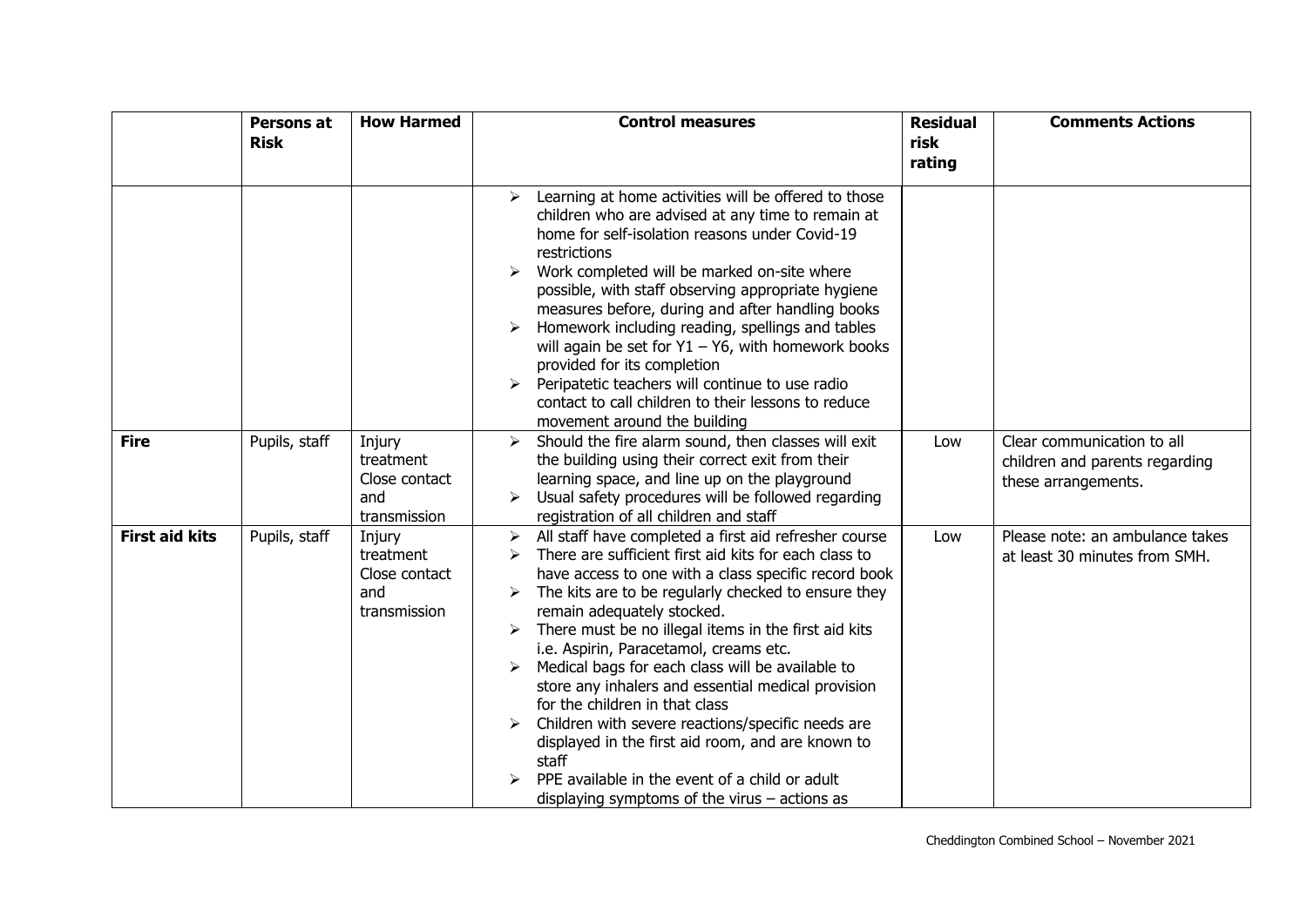|                                    | Persons at<br><b>Risk</b> | <b>How Harmed</b>                    | <b>Control measures</b>                                                                                                                                                                                                                                                                                                                                                                                                                                                                                                                                                                                                                                                                                   | <b>Residual</b><br>risk | <b>Comments Actions</b>                                                            |
|------------------------------------|---------------------------|--------------------------------------|-----------------------------------------------------------------------------------------------------------------------------------------------------------------------------------------------------------------------------------------------------------------------------------------------------------------------------------------------------------------------------------------------------------------------------------------------------------------------------------------------------------------------------------------------------------------------------------------------------------------------------------------------------------------------------------------------------------|-------------------------|------------------------------------------------------------------------------------|
|                                    |                           |                                      |                                                                                                                                                                                                                                                                                                                                                                                                                                                                                                                                                                                                                                                                                                           | rating                  |                                                                                    |
|                                    |                           |                                      | advised on the PHE flowchart for schools will be<br>followed<br>Any child requiring medication under prescription<br>➤<br>instruction necessary during the time in school will<br>require specific parental permission for this to be<br>administered by the trained adults                                                                                                                                                                                                                                                                                                                                                                                                                               |                         |                                                                                    |
| <b>Hygiene</b>                     | Pupils, staff             | Close contact<br>and<br>transmission | Hand washing with soap and water/sanitiser to be<br>➤<br>done on entry and at frequent times during the day<br>Tissues will be binned on use, by the children, into<br>a lidded bin                                                                                                                                                                                                                                                                                                                                                                                                                                                                                                                       | Low                     | Clear communication to all<br>children and parents regarding<br>these arrangements |
| <b>Maintenance</b><br>and cleaning | <b>Staff</b>              | Close contact<br>and<br>transmission | Cleaning staff to be provided with appropriate PPE<br>$\blacktriangleright$<br>Thorough cleaning daily of learning areas<br>➤<br>Door handles of the hygiene facilities to be wiped<br>≻<br>mid-day in addition to the end of the day cleaning<br>procedures<br>Banisters to be cleaned mid-day in addition to the<br>end of the day as they are a potential high touch<br>point                                                                                                                                                                                                                                                                                                                          | Low                     | Clear communication to all staff<br>regarding these arrangements                   |
| <b>Staffing</b>                    | <b>Staff</b>              | Close contact<br>and<br>transmission | The emotional and mental well-being of the staff is<br>paramount - all practices are therefore kept under<br>constant review<br>Photocopying should continue to be kept to a<br>minimum. Plan ahead where possible, and use<br>wipes to clean the touch screens following printing<br>Staff meetings and training will resume as pre-<br>pandemic<br>$\triangleright$ TA and Teacher briefing meeting will continue to be<br>a standing meeting in the hall and kept to a<br>minimum time frame<br>All staff invited to conduct LFT twice weekly until<br>the end of September as per Government advice.<br>Peripatetic staff to be tested prior to attendance<br>then to be offered kits from the school | Low                     | Clear communication to all staff<br>regarding these arrangements                   |